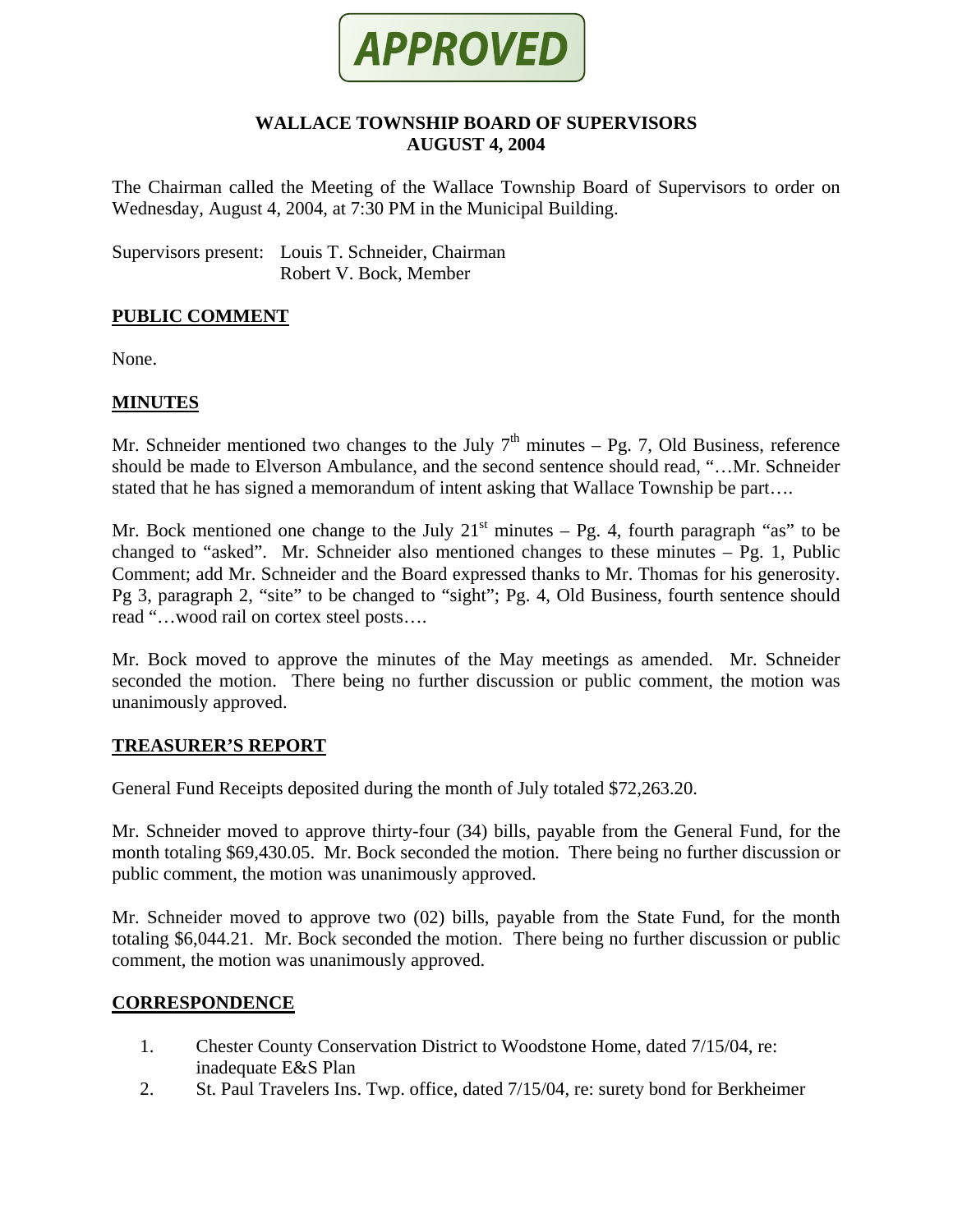- 3. DEP to Anderson Homes, dated 7/20/04, re: earth disturbance report for Steepleview
- 4. Marine Corps. to Twp. office, dated 7/20/04, re: Toys for Tots drive
- 5. Chester County Planning Commission to Twp. Secretary, dated 7/20/04, re: 12-yar protected open space program
- 6. Castle Valley to Twp. Secretary, dated 7/21/04, re: E&S control observation for Steepleview
- 7. PSATS to Twp. office, dated 7/21/04, re: amendments to UCC
- 8. DEP to Devereux Foundation, dated 7/22/04, re: report of release from non-regulated tank system
- 9. Chester County Planning Commission to East Brandywine Twp., dated 7/23/04, re: Twp. official map
- 10. Dan Shoemaker to the Hankin Group, dated 7/26/04, re: project status of water and sewer issues
- 11. Andrew Rau to BOS, dated 7/29/04, re: escrow draw and bidding issues
- 12. Elverson Ambulance to BOS, dated 7/30/04, re: EMT issues
- 13. Castle Valley to Twp. Secretary, dated 7/30/04, re: stormwater consistence for the Springton Road Bridge project
- 14. Chester County Planning Commission, dated 7/30/04, re: Northern Federation meeting schedule
- 15. Castle Valley to Anderson Homes, dated 8/3/04, re: E&S issues for Steepleview

# **ZONING REPORT**

Tim Wloczewski reported that eight (8) new building permits were approved for the month of July as follows:

- #04-47 5 Ashlea Drive (Shed)
- #04-48 340 Indian Run Road (3 Season Room)
- #04-51 1390 Creek Road (Dynamometer Installation)
- #04-52 20 Messner Lane (Deck w/Hot Tub)
- #04-53 261 Indian Run Road (Addition)
- #04-54 31 Lovell Lane (Shed)
- #04-58 401 Barneston Road (Barn)
- #04-59 Highspire Road (Sign)

Proceedings are moving forward in obtaining funds from the Chalfant/St. Giles escrow agreement to be used to start necessary site improvements to include clear grubbing, sedimentation and erosion control, disposal of abandon construction material, basin repairs and swale improvements.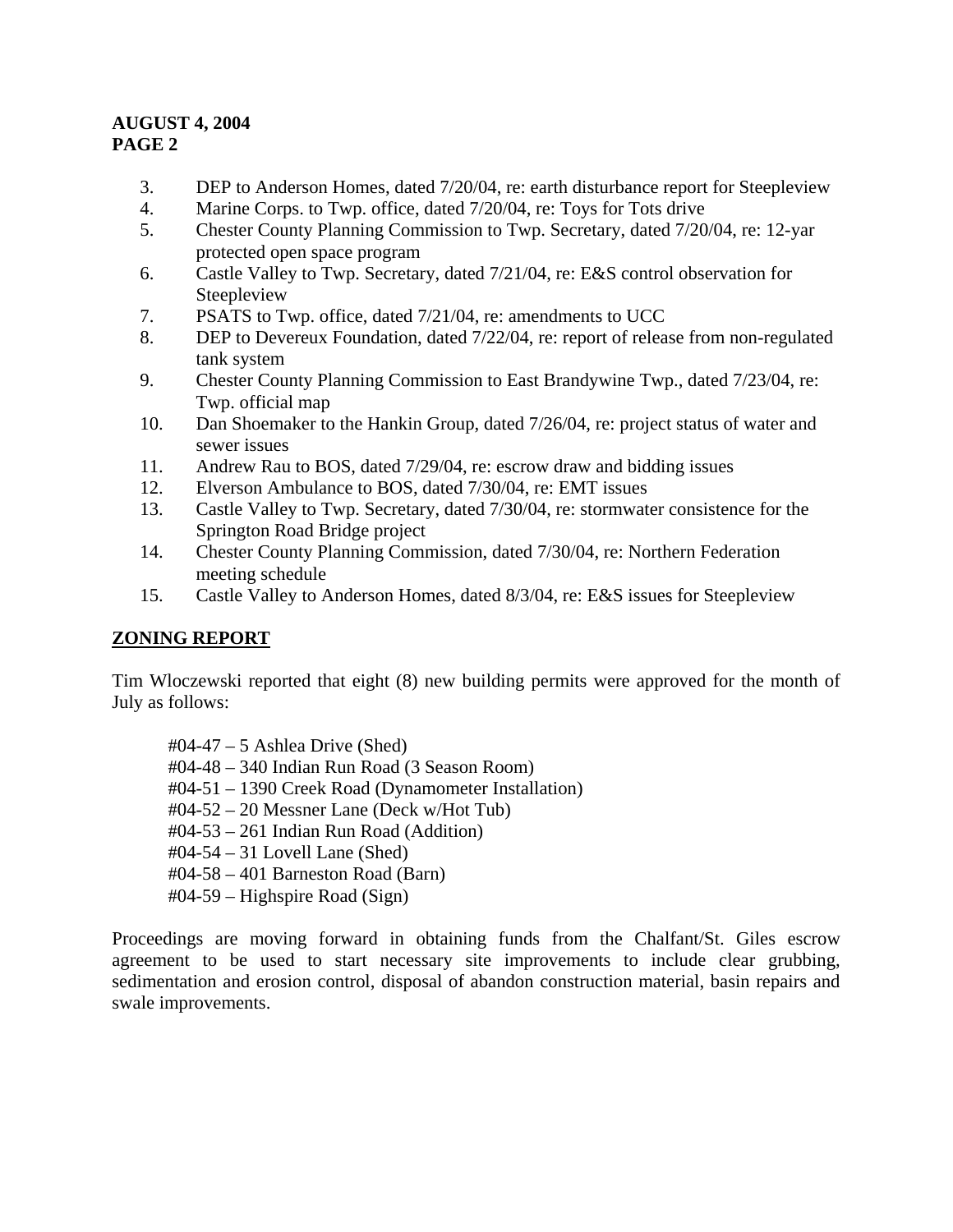# **POLICE REPORT**

Chief Kocsi reported that for the month of July the activity report is as follows: 111 investigations; 71 traffic citations; 17 traffic warnings; 4 traffic accidents; 3 criminal arrests and 1 summary arrests.

The new website is up and running. It can be accessed through either township website or by typing [www.brandywineregional.org.](http://www.brandywineregional.org/)

A company called Penn Environmental has been around town soliciting without a permit. Please contact the police if they come to your home.

Residents from Indiantown and Marty Close Roads were present to discuss concerns about the Carelink Facility. They stated that they have had items stolen from their yards and one of the residents had noticed kids running from his driveway. The Chief advised the residents that he believes those incidents are not related to the Carelink Facility. He has spoken with the regional manager for the facility and she has advised him that the facility is a mental health care facility, houses no criminal or sexual offenders. Five residents with two adult supervisors at all times. He stated that he would have the officers patrol the area more frequently.

#### **HISTORICAL COMMISSION**

Jen Harkins reported that the town tour will take place on August  $19<sup>th</sup>$ . They will be doing a dry run this week. No other business to report.

#### **PARK BOARD**

Rob Bebee reported that the Blue Grass Concert will be held on Saturday, August  $7<sup>th</sup>$  from 7-9pm. The group High Range will be performing and this is a rain or shine event. No other business to report.

#### **PLANNING COMMISSION**

None.

#### **SUBDIVISIONS**

- 1.  $\#04-1 Old$  Orchard Estates extended to 9/15/04.
- 2. #04-2 Edgemoor Run (Bernard) Reaffirmation of plan approval
- 3. #04-3 Brandywine Hill (Wheeler)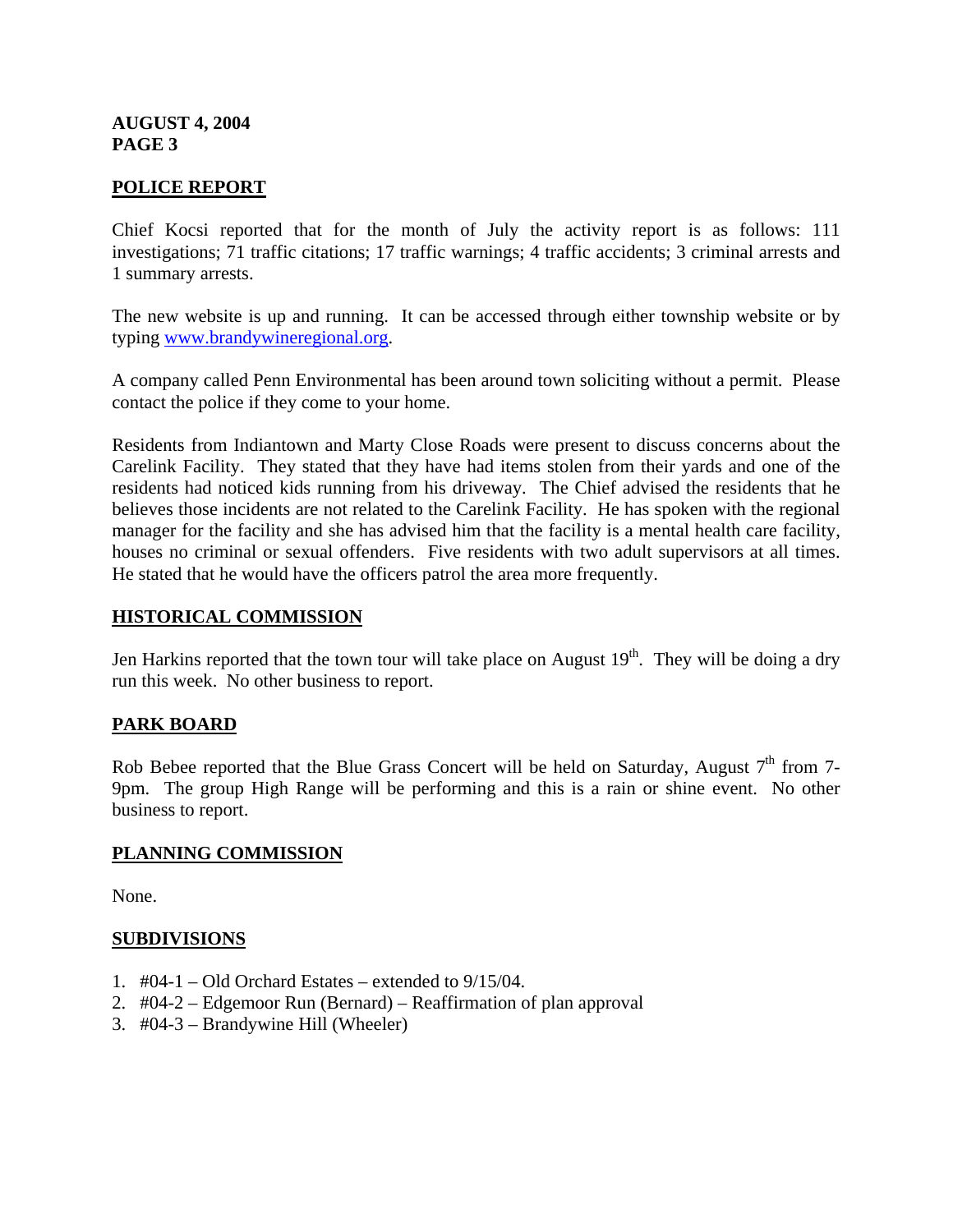# **VILLAGE TASK FORCE**

Bryan McDonaugh reported that they did not have a meeting last month and that John Miller will be contacting Jane Davidson to see if they have any information regarding a date when the boundaries will be established by the PA Historic Commission. Rob Bebee asked if a Historic Architectural Review Board (HARB) has been established. Mr. McDonaugh stated that they are not at that point yet.

# **OLD BUSINESS**

None.

# **NEW BUSINESS**

Mr. Schneider read a motion as presented by the township solicitor as follows:

 Pursuant to the Subdivision Escrow Agreement dated November 19, 2003, and the notice to Chalfant St. Giles, Inc. dated May 13, 2004, the Wallace Township Board of Supervisors hereby authorizes the Township solicitor to demand and draw from the Madison Bank escrow account the following sums relating to the Chalfant St. Giles subdivision:

|    | Complete work referenced in Paragraph $9(f)(ii)$ of the       |             |
|----|---------------------------------------------------------------|-------------|
|    | Escrow Agreement and pursuant to letter dated                 |             |
|    | July 28, 2004 from Castle Valley Consultants                  | \$64,544.98 |
| 2. | <b>Outstanding Engineering, Inspection and Legal Services</b> |             |
|    | as of 7/29/04                                                 | \$4,420.00  |
|    | TOTAL:                                                        | \$68,964.98 |

 The Township reserves the right to issue additional notices and make additional withdrawals from the Escrow Account pursuant to the Escrow Agreement.

Mr. Schneider moved to approve the above motion. Mr. Bock seconded the motion. There being no further discussion or public comment, the motion was unanimously approved.

Mr. Bock moved to approve the 5-year Winter Services Agreement with PennDOT for snow and ice removal of state roads. Mr. Schneider seconded the motion. There being no further discussion or public comment, the motion was unanimously approved.

The Board agreed to renew the service agreement with Rothwell Business Equipment for a period to cover August, 2004 to August, 2005.